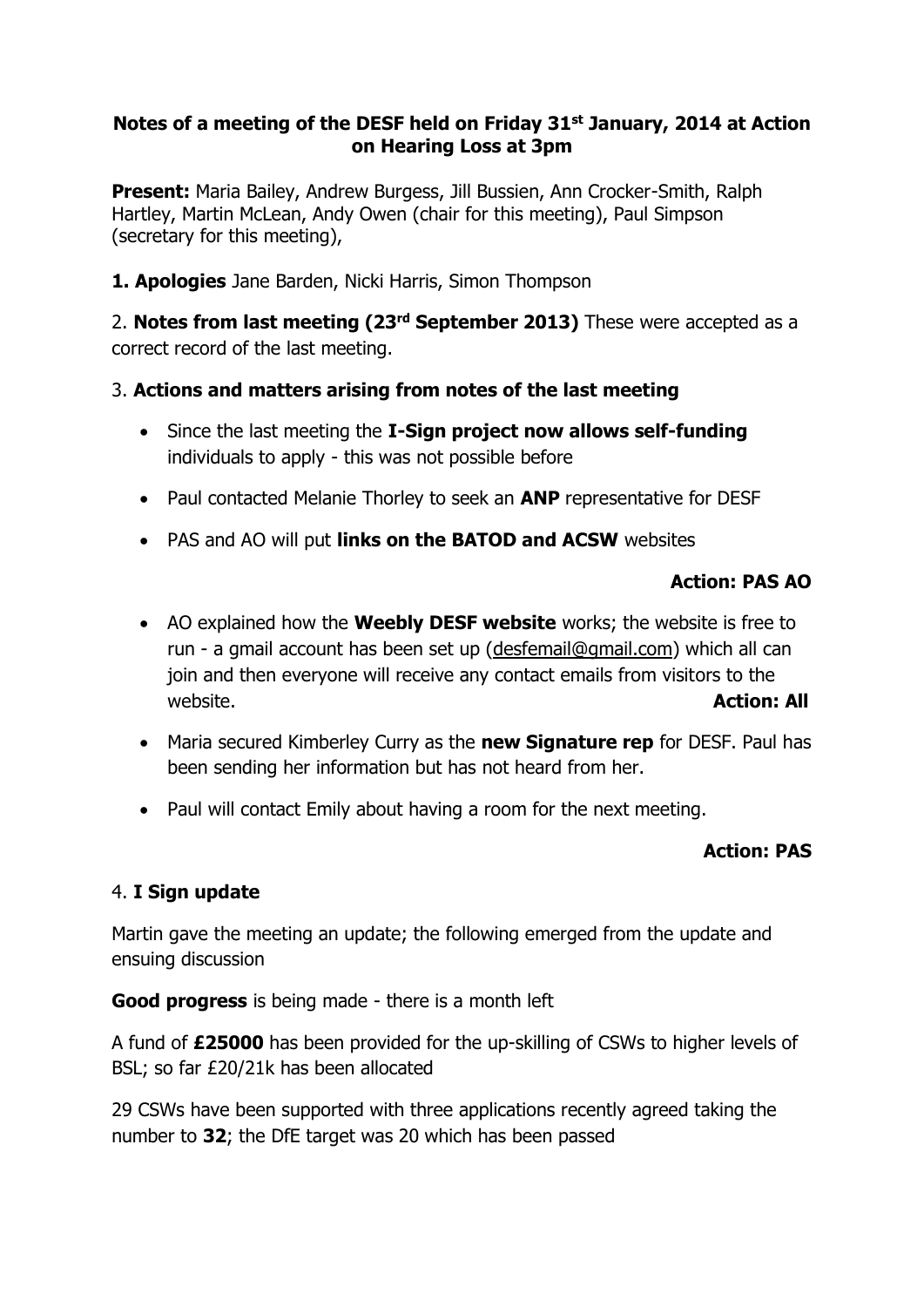Some CSWs have been **supported** to go from levels 2 to 3, some from 3 to 6; a small number from 1 to 2

30% of the total number are **self-funded** where the school or college did not pay the other 50% of the costs

Funding needs to be allocated before the end of February, as the project ends in February 2015.

If the **evaluation** shows good impact the DfE could recommend continuation in some form but this would not be permanently sustainable - long term thinking and reforms are needed

Martin is keen to look for examples where **support has been outsourced**

In the future **personal budgets** may be used to purchase CSW support

The **Family Sign Language project** has finished its training of 80 professionals to deliver courses to families; a grant scheme is up and running some LAs are running classes for families. In Year 2 of the project a further 80 professionals will be trained in FSL and the grants scheme will also continue.

A FoI request was used **to find out how LAs are supporting families**: 58% do provide some support to families to learn BSL; a report will be published in March; there will also be a publication for parents about support from LAs; this should inform discussions about the Local Offer - questions raised if there is no provision would have to be published and responded to by the LA

the **new CSW qualification** will be piloted at ERADE and UCLAN in two ways: UCLAN will be using the Signature qualification in 6 modules; Exeter will be using modules from an existing level 3 diploma for  $TAs + 4$  Signature modules - this course will be mostly ERADE TAs; **mentoring** is provided by MB - initially this was optional but is now mandatory - reflection on training is essential; she is currently mentoring 14 CSWs who are in receipt of the bursary. Of these, only three hold a CSW qualification..... there is no mandatory qualification for this role

a great difficulty is to ensure that CSWs have **appropriate subject-based vocabulary**

there is much **overlap between the roles of CSWs and TAs**

Leeds University is carrying out **research into support of deaf children** - Ruth Swanwick and Jackie Salter will be talking about this at the Amsterdam conference in March and a BATOD magazine article will be forthcoming

5. Simon was not present so the **Survey** item was deferred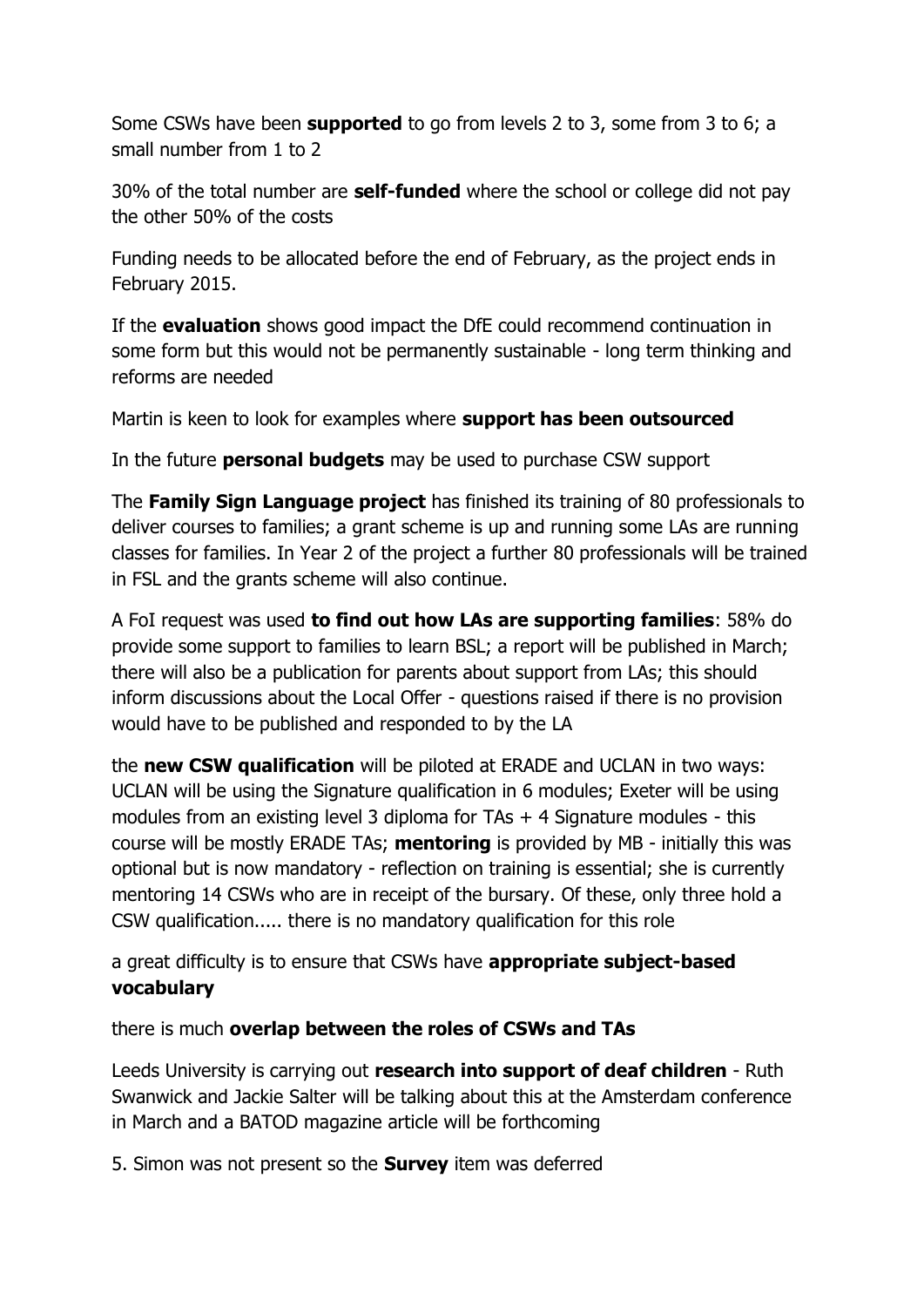6. After AO raised concerns about access arrangements provided by Cambridge International Examinations in relation to BSL, an Ofqual Compliance and Monitoring team investigated; Andy has been assured that the situation will improve - we will need to wait until next year to see whether their documentation changes. Group to feedback any issues arising.

There was a discussion about the granting of 25% of **extra time**; this is not automatic but has to reflect what goes on in the classroom and the individual student's needs; **SENCOs** need explicit guidance about this and other arrangements

**OLMs** are an access arrangement which is very risky and disliked by JCQ and the awarding organisations because it is hard to control and could lead to a change in the objectives of the question (same could apply to BSL interpretation)

There is a move to request that candidates could **answer exam questions in BSL** as well as receive the question in it, although it will need careful consideration because of the marks allocated for written communication and Spelling, Punctuation and Grammar and the practicalities - videoing, transcripts etc. NDCS will support this as it is currently discriminatory and inconsistent - it is allowed in Scotland. There is much discussion about this as many feel that the exams should be undertaken in English as this is the language of life after exams.

Ann had drawn attention to a **mandatory DSA handbook for Non-Medical Helpers** in relation to what is allowed and what should be charged for the support it includes entirely unrealistic bands for costing different types of support apparently taking into account on-costs and VAT; the research was carried out several years ago and the costs are significantly behind what they should be to ensure proper qualified support; also there are omissions eg teachers of VI; the danger is (as with Access to Work) that this could lead to under-qualified support; there was no public consultation on the document.

There was **unanimous condemnation of the document** by the meeting. It was agreed that DESF should both respond collectively and also as individual organisations. Ann would draw something up to use and adapt - an email address for comments had been supplied **Action: AC Action: AC** 

7. Ralph said that there was currently no reliable information about the **effects of cuts** in FE although NDCS is trying to find out. FoI requests had been sent to LAs to determine what is happening to HI budgets and information will appear on the NDCS website cuts map; the proposed DSA changes are like a cut; there is concern in colleges about cuts to funding for 18 years old i.e. those students needing a third year for their; no Equality Impact Assessment was carried out on this change

**8.** The **remaining items** were deferred until the next meeting.